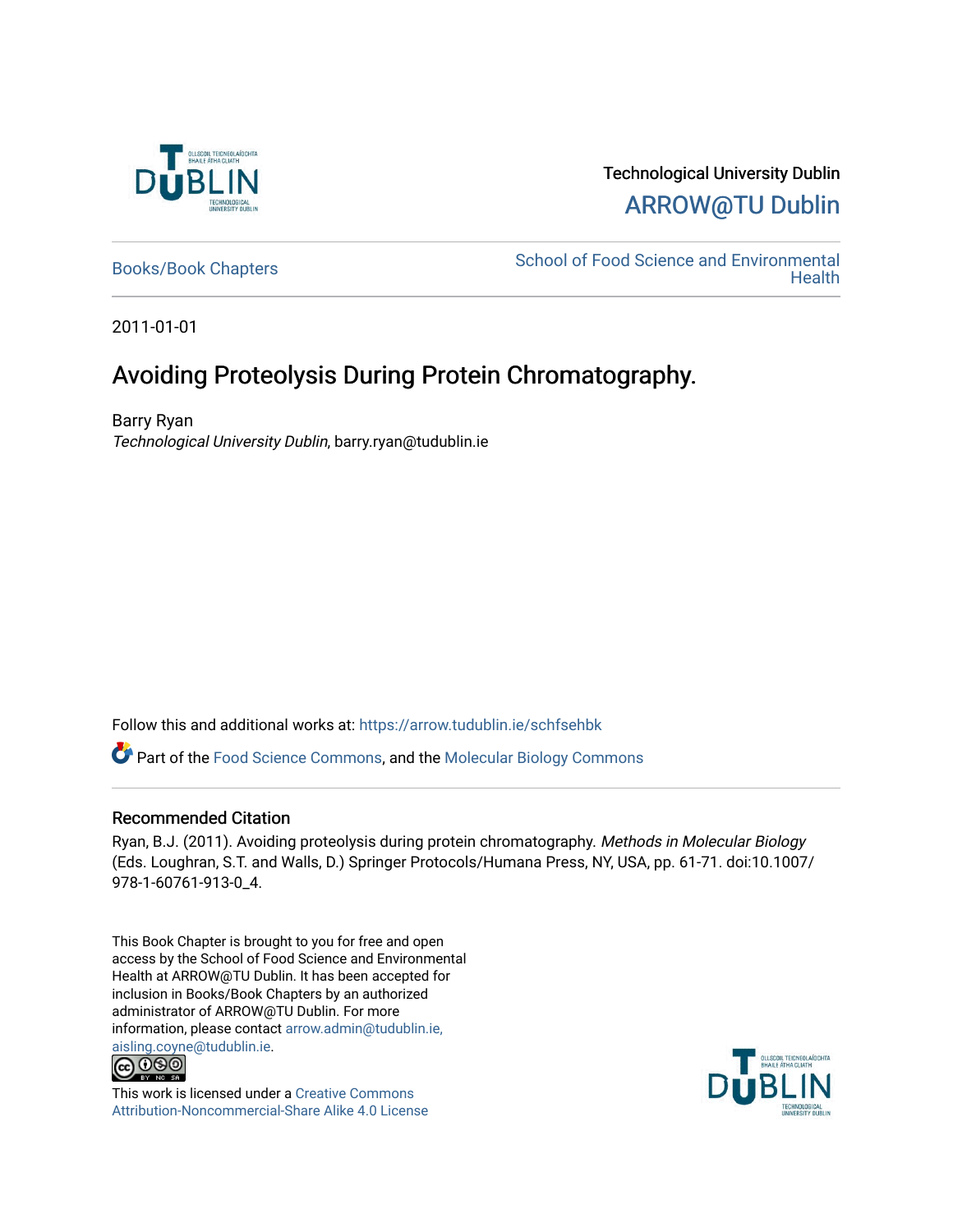## **Avoiding Proteolysis During Chromatography**.

## Barry J. Ryan

School of Food Science and Environmental Health, Dublin Institute of Technology, Cathal Brugha Street, Dublin 1, Republic of Ireland.

Email: barry.ryan@dit.ie

## **Abstract**

All cells contain proteases which effect catalytic hydrolysis of the peptide bond between amino acids in the protein backbone. Typically, proteinases are prevented from non-specific proteolysis by regulation and physical separation into different sub-cellular compartments; however, this segregation is not retained during cell lysis to release a protein of interest. Prevention of proteolysis during protein purification often takes the form of a two-pronged approach; firstly inhibition of proteolysis *in situ*, followed by the separation of the protease from the protein of interest via chromatographical purification. Proteinase inhibitors are routinely used to limit the effect of the proteinases before they are physically separated from the protein of interest via column chromatography. Here, commonly used approaches to reducing proteolysis during chromatography are reviewed.

## **Key Words**

Protease, Proteolysis, Proteinase Inhibitor Buffer, Protein Purification.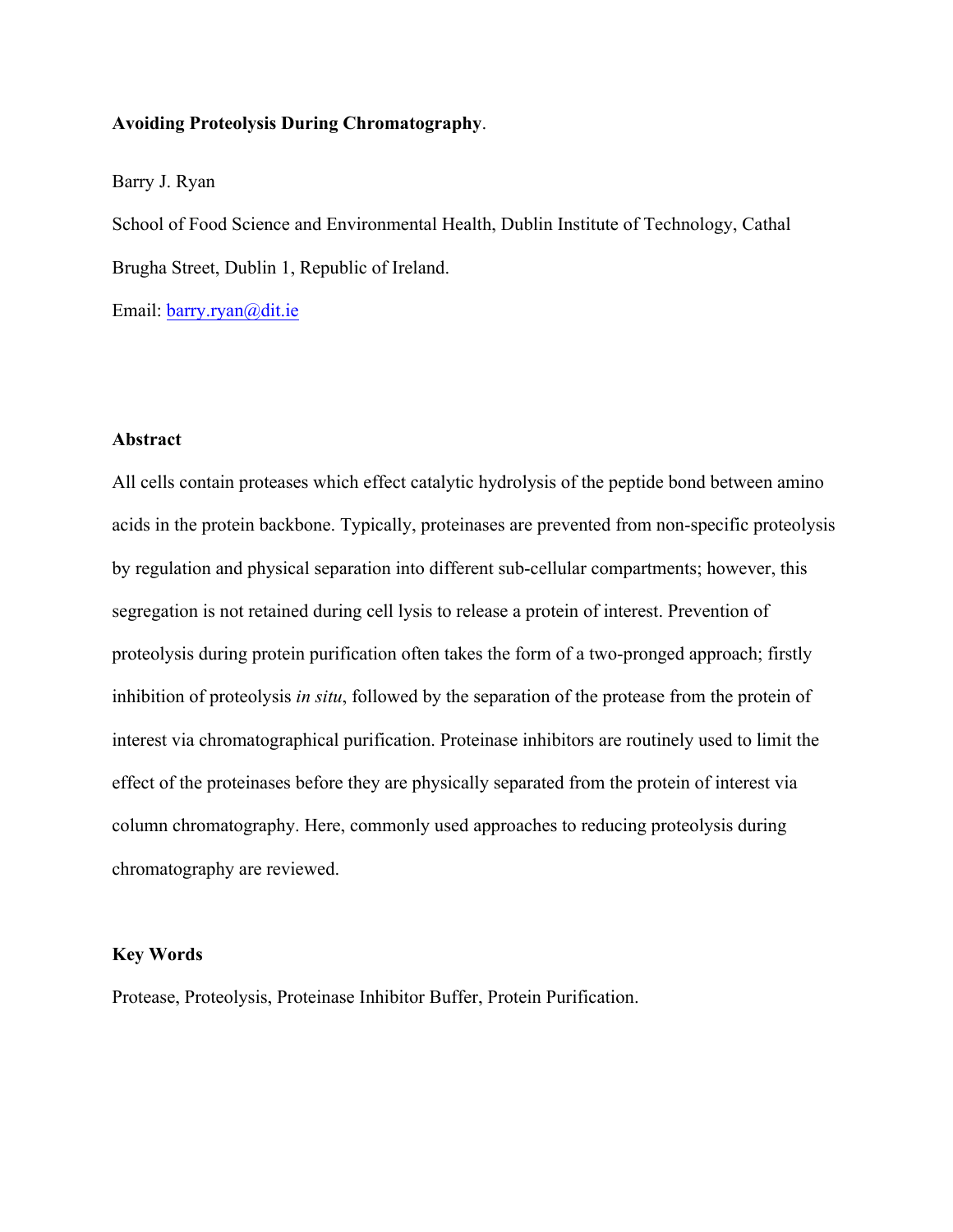## **1. Introduction**

Protein stability can be defined as *"the persistence of molecular integrity or biological function despite adverse influences or conditions, such as heat or other deleterious conditions"* **(***1***)**. One of the key deleterious conditions during protein chromatography is the presence of proteolytic substances, often referred to as proteases. Proteolysis is the directed degradation of proteins by specific proteases. Proteases have been referred to as "*Nature's Swiss Army knife*" due to their diverse applications in protein cleavage **(***2***)**. Proteases belong to the hydrolase class of enzyme (Enzyme Classification 3.4) which catalyse the hydrolysis of various bonds with the participation of a water molecule.The proteolytic process involves the hydrolysis of the peptide bonds that link amino acids together in the polypeptide chain. Proteases are defined as either exopeptidases (detach the terminal amino acids from the protein chain, examples include aminopeptidases and carboxypeptidase), or endopeptidases (which target internal peptide bonds of a protein, common examples here include trypsin, chymotrypsin, pepsin, and papain) **(***3***)**. Proteases are also divided into four major groups according to their catalytic active site and mode of action: serine proteinases, cysteine (thiol) proteinases, aspartic proteinases, and metalloproteinases **(***4***)**. Serine proteases, as the name suggests, have a serine residue as part of its catalytic site. Subtilisin (EC 3.4.21.62, an endopeptidase sourced from *Bacillus subtilis*) is one of the most common serine proteases examples cited **(***5***)**. Cysteine proteases have a nucleophilic cysteine thiol as part of their active site. Papain (EC 3.4.22.2, an endopeptidase sourced from *Carica papaya*) is a frequently cited example of a cysteine protease **(***6***)**. Aspartic proteinases use an aspartate residue for catalysis and, in general, they have two highly-conserved aspartate residues in the active site and are optimally active at acidic pH. Plasmepsin (EC 3.4.23.39, an endopeptidase produced by the *Plasmodium* parasite) is an example of an aspartic proteinase **(7)**.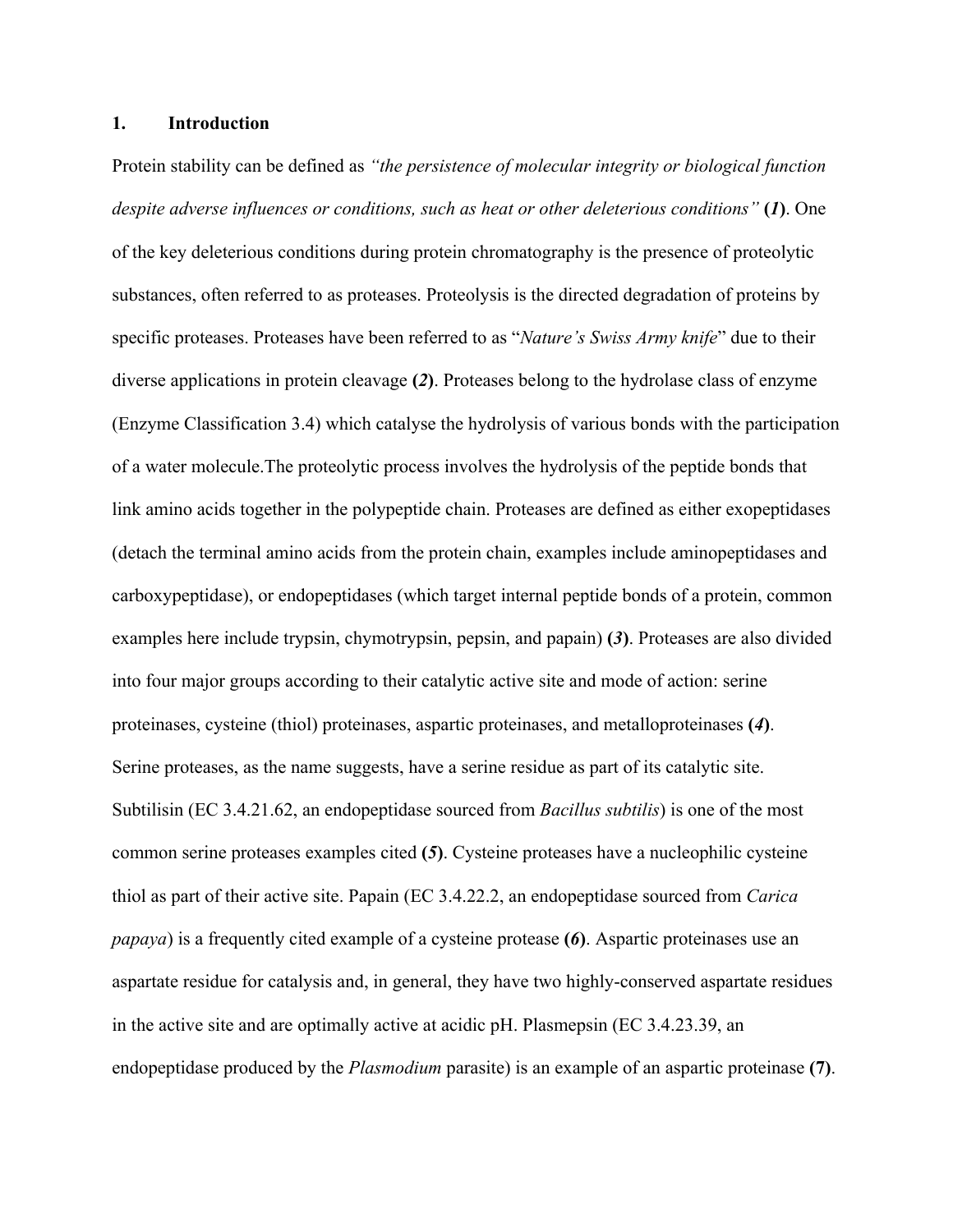Metalloproteinases contain a catalytic mechanism involving a metal; most contain zinc, however, cobalt centres are also observed. Adamalysin (EC 3.4.24.46, an endopeptidase from the rattlesnake *Crotalus adamanteus*) is an example of a metalloproteinase **(***8***)**.

Proteases are employed by all living cells to maintain a particular rate of protein turnover by continuous degradation and synthesis of proteins. Catabolism of proteins provides a ready pool of amino acids that can be reused as precursors for protein synthesis. Intracellular proteases participate in executing correct protein turnover for the cell: in *E. coli*, the ATP-dependent protease La, the *lon* gene product, is responsible for hydrolysis of abnormal proteins **(***9***)**. The turnover of intracellular proteins in eukaryotes is also affected by a pathway involving ATPdependent proteases **(***10***)**.

As such, proteases are essential components in all life forms and in normal circumstances proteases are typically packaged into specialised organelles to minimise the chance of nonspecific proteolytic activity. Within these organelles there are specific regulators associated with each protease, controlling the action of the protease. However, when cells are disrupted for chromatography purification, proteases that are normally located in a different sub-cellular compartment are separated from their regulator molecules and exposed to the protein of interest, thus increasing the probability of undesired proteolysis **(***11***)**. Realistically, it is impossible to remove all proteinases present in a chromatography sample preparation, however, careful selection of host cell (if protein of choice is recombinantly expressed) or cell type (if the protein of choice is native) in conjunction with specific sample preparation protocols can reduce unwanted proteolysis during purification **(***3***)**.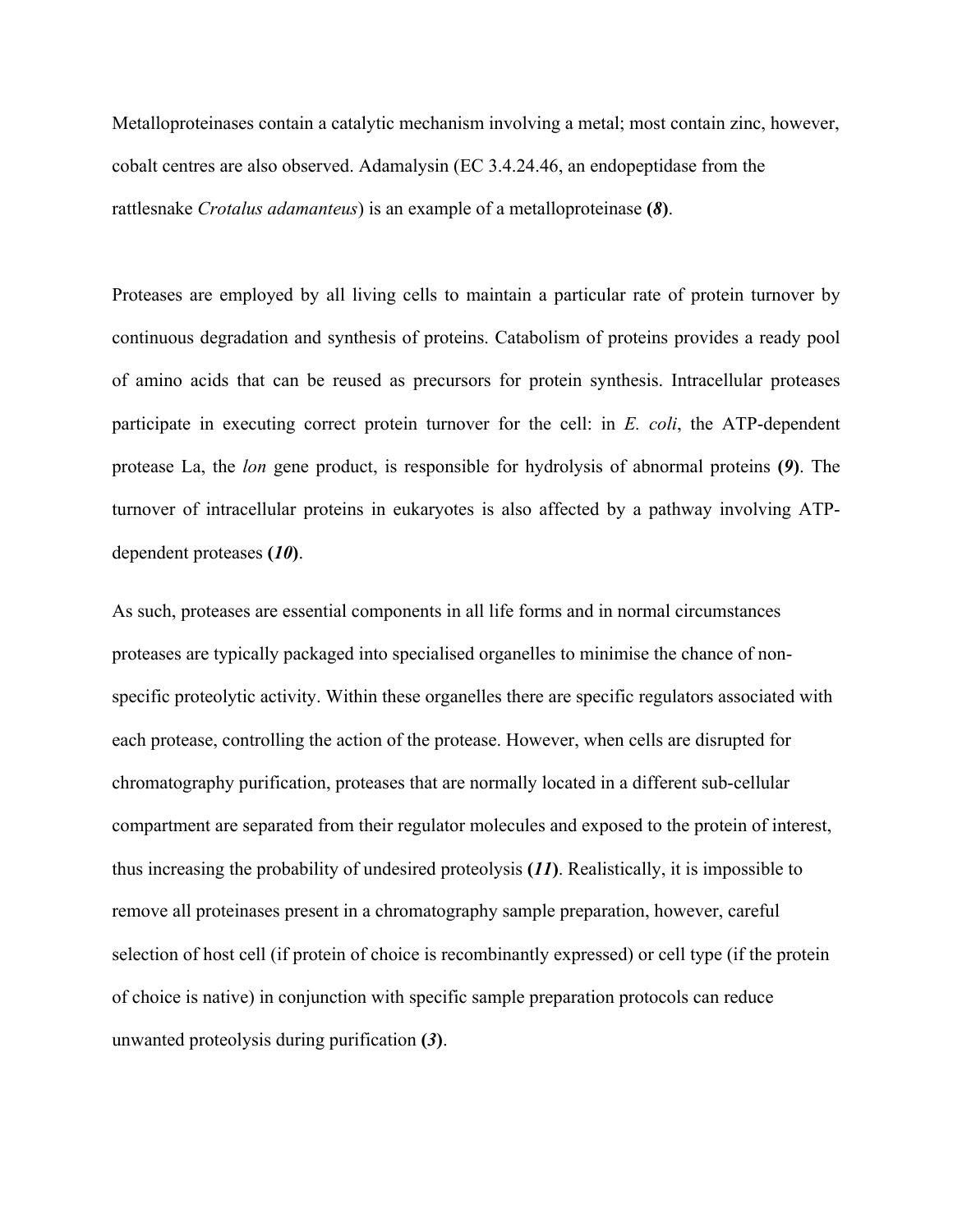Proteases are ubiquitous and play a crucial role in normal and abnormal physiological conditions in all living things by effecting catalysis throughout many metabolic pathways. However, there is an uneven distribution of proteinases depending on which cell type (bacterial or eukaryotic) or tissue is disrupted. During heterologous protein expression, the recombinant protein of interest may be exposed to a host proteinase to which it is particularly susceptible. Simply altering the host may reduce recombinant proteolysis. Many commercial companies offer protease deficient strains for heterologous protein expression; for example *E. coli* BL21, is deficient in two proteases encoded by the *lon* (cytoplasmic protease) and *ompT* (periplasmic protease) genes (*see* **Table 1**). Additionally in mammalian tissues, liver and kidney samples contain a much higher concentration of proteolytic enzymes compared to skeletal or cardiac muscle **(***12***)**. Once the source of the protein of choice has been optimized, a commonly used approach toward prevention of further unwanted proteolysis during protein isolation is to include proteinase inhibitors during sample preparation, purification, and characterization.

#### **INSERT TABLE ONE ABOUT HERE**

#### **1.1 Proteinase Inhibitor Selection and Preparation.**

Judicious inhibitor choice will depend on the correct empirical identification of the proteinase involved. Classification of the proteinase(s) can be carried out in several ways, however, the simplest method is to incubate the sample of choice with a single inhibitor from the group of inhibitors (Serine, Cysteine, Thiol etc.) listed in **Table 2**. The degree of proteolysis can be identified from Sodium Dodecyl Sulfate PolyAcrylamide Gel Electrophoresis (SDS PAGE) analysis of the protein sample post inhibitor incubation; increased protein band smearing on the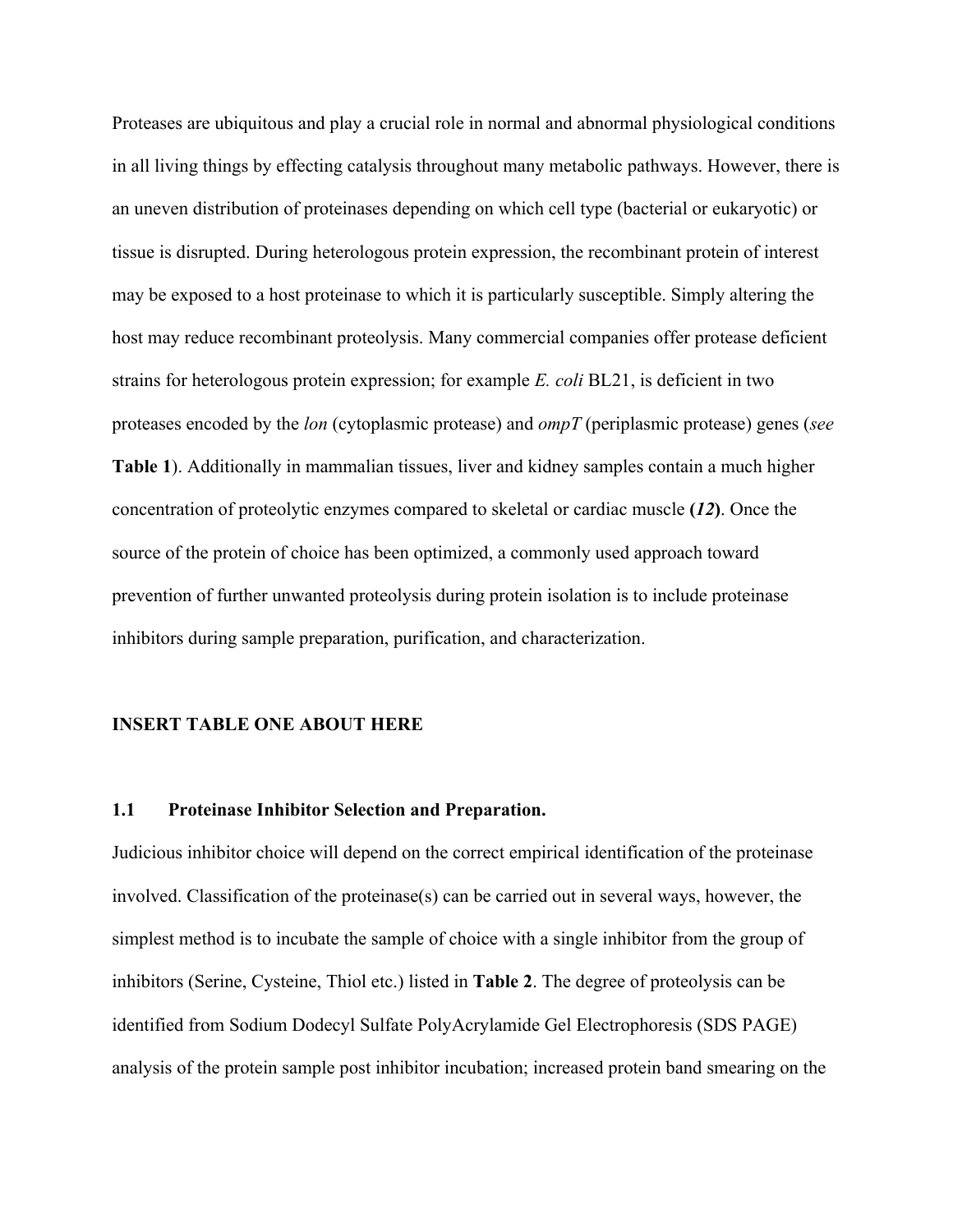gel or a change in expected protein size will indicate potential proteolysis. Proteolysis inhibition, indicated by a maintenance of correct protein size with no protein band smearing after a given incubation period with inhibitor, will permit the identification of a suitable inhibitor group for the sample preparation. Once the protease has been identified, individual inhibitors can be chosen from Table 2 or a typical *general-use* proteinase inhibitor mix can be prepared immediately before use from the stock concentrations outlined in **Table 3**. Proteinase inhibitor solutions must be correctly stored after they have been prepared. Aliquot the stock of inhibitor and store at the correct temperature (*see* **Table 2**) to maintain the properties of the inhibitor. Make small, single use aliquots to reduce the risk of stock contamination. Ensure that the proteinase inhibitor/inhibitor mix is combined with the cell sample prior to cell disruption. If the individual proteinase inhibitor/inhibitor mix is to be prepared fresh then it must be used within one hour of preparation.

## **INSERT TABLE TWO ABOUT HERE**.

#### **INSERT TABLE THREE ABOUT HERE**.

It should be noted that the generic proteinase inhibitor cocktail outlined here is not guaranteed to work in all circumstances. The success of any mix will depend on the correct empirical identification of the proteinase involved.

#### **1.2 Commercially available Universal Protease Inhibitor Mixes.**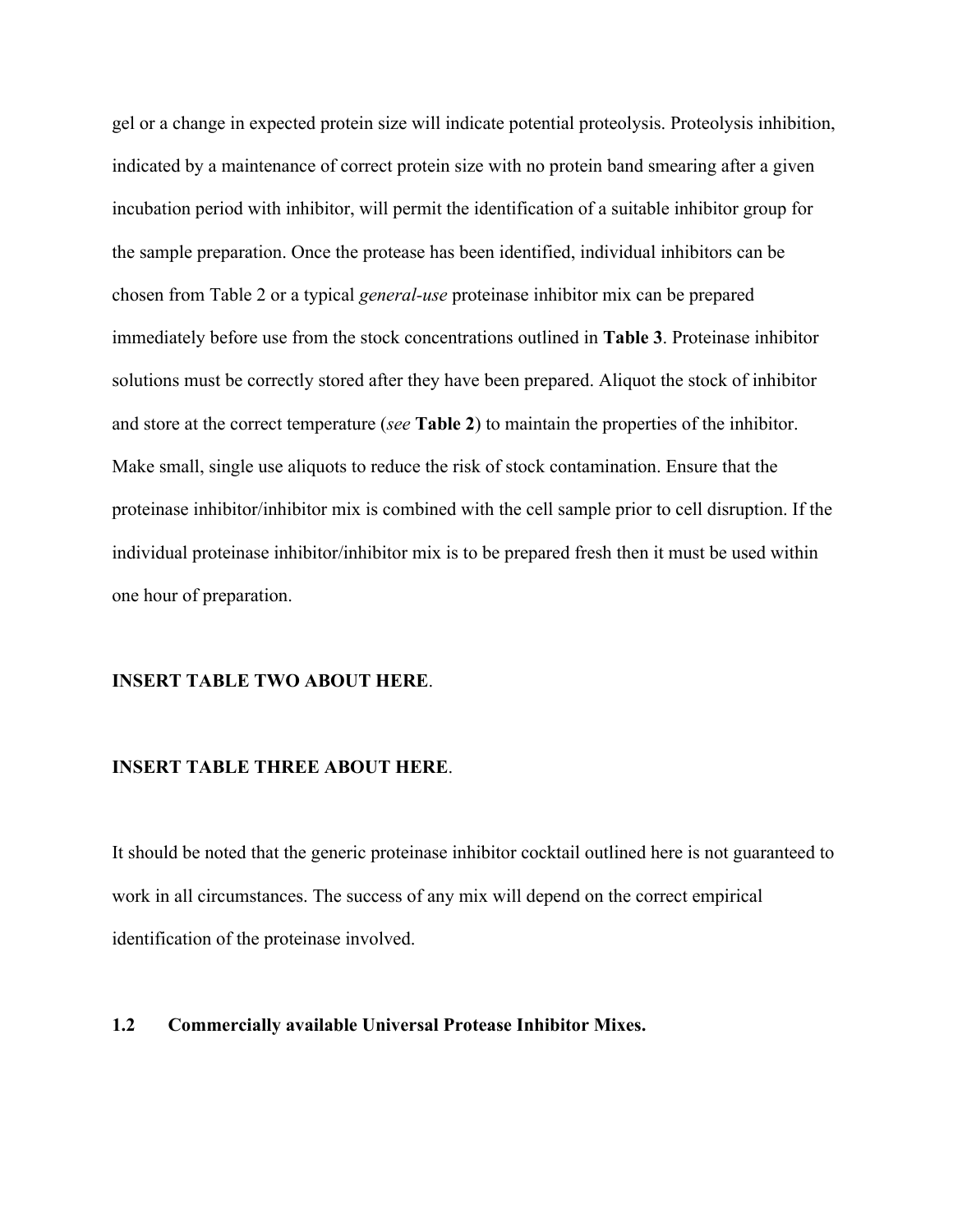There are several types of commercially available "Universal Proteinase Inhibitors" that may also be used (e.g. *Complete Protease Inhibitor Cocktail Tablets*, Roche Applied Science). Additionally, many companies offer inhibitor panels, such as the *Protease Inhibitor Panel* (Sigma Aldrich), which is a cost-effective method for personalized proteinase cocktail inhibitor generation **(13)**.

## **1.3 Supplementary Protease Inhibitor Components.**

#### *Additional Inhibitors*

If a particular protease is dominant within a sample preparation the cocktail mix may be supplemented with additional specific proteinase inhibitors **(***12,14 - 21***)**. Commonly used specific individual protease inhibitor components are outlined in **Table 4**.

#### **INSERT TABLE FOUR ABOUT HERE**.

Phosphatase inhibitors may be required also as many enzymes are activated by phosphorylation, hence dephosphorylation must be inhibited if enzyme activity is to be maintained. Again, an empirical approach is required to identify if a phosphatase inhibitor is required (*see* **Section 1.1** and **Table 5**). Protein phosphatases can be divided into two main groups: protein tyrosine phosphatases and protein serine/threonine phosphatases which remove phosphate from proteins (or peptides) containing phosphotyrosine or phosphoserine/phosphothreonine respectively (*22*). Inhibitors commonly used here include: p-Bromotetramisole, Cantharidin**,** Microcystin LR (Ser/Thr Protein Phosphatases and Alkaline Phosphatase L-Isozymes) and Imidazole, Sodium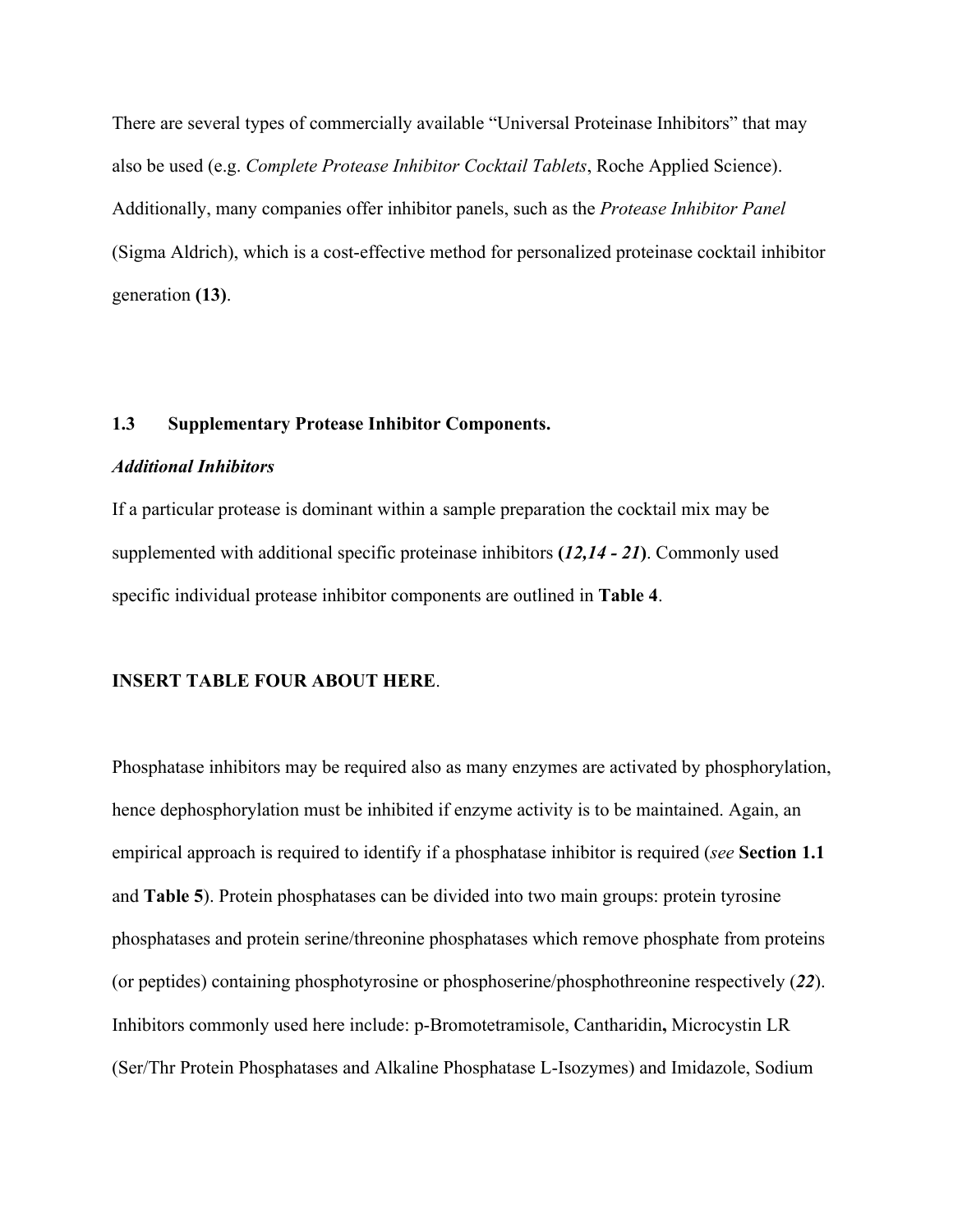molybdate, Sodium orthovanadate, Sodium tartrate (Tyr Protein Phosphatases and Acid and Alkaline Phosphatases, *see* **Table 5**). There are also a number of commercially available Phosphatase Inhibitor Mastermixes (e.g. PhosphataseArrest™ Phosphatase Inhibitor Cocktail, Geno Technologies Ltd.). These are often supplied in convenient, ready-to-use 100X solutions that are simply added to the protein extraction buffer or individual samples. These mixes can be sourced as either broad spectrum phosphatase inhibitor cocktails or as phosphatase inhibitors for targeting particular set of phosphatases.

#### **INSERT TABLE FIVE ABOUT HERE**.

#### **1.4 Supplementary Chemical Compounds including Enzymes.**

The addition of supplementary chemical components to disrupt proteinase activity first should be carefully assessed on a small scale as often these components will alter the function/stability of the target protein (*see* **Table 6**). Furthermore, additional protease inhibitors should be introduced to the sample with caution as protein modifications, such as alteration of protein charge, may occur. These alterations may interfere with further protein characterisation studies. For example, 2-mercaptoethanol will reduce the activity of cysteine proteinases, but will also unfold target proteins containing disulphide bridges. EDTA is included in many proteinase inhibitor buffers as metal ions are frequently involved in proteolysis, thus their removal will impede proteolysis. However, if one is purifying poly-Histidine tagged proteins or metalloproteins, then the chelating effect of EDTA will dramatically alter purification yields, and the EDTA should be removed from the buffer by dialysis or a buffer exchange resin. Inclusion of 2 *M* thiourea may also prevent proteolyis. Castellanos-Serra and Paz-Lago **(***23***)** noted the proteolysis inhibitory effects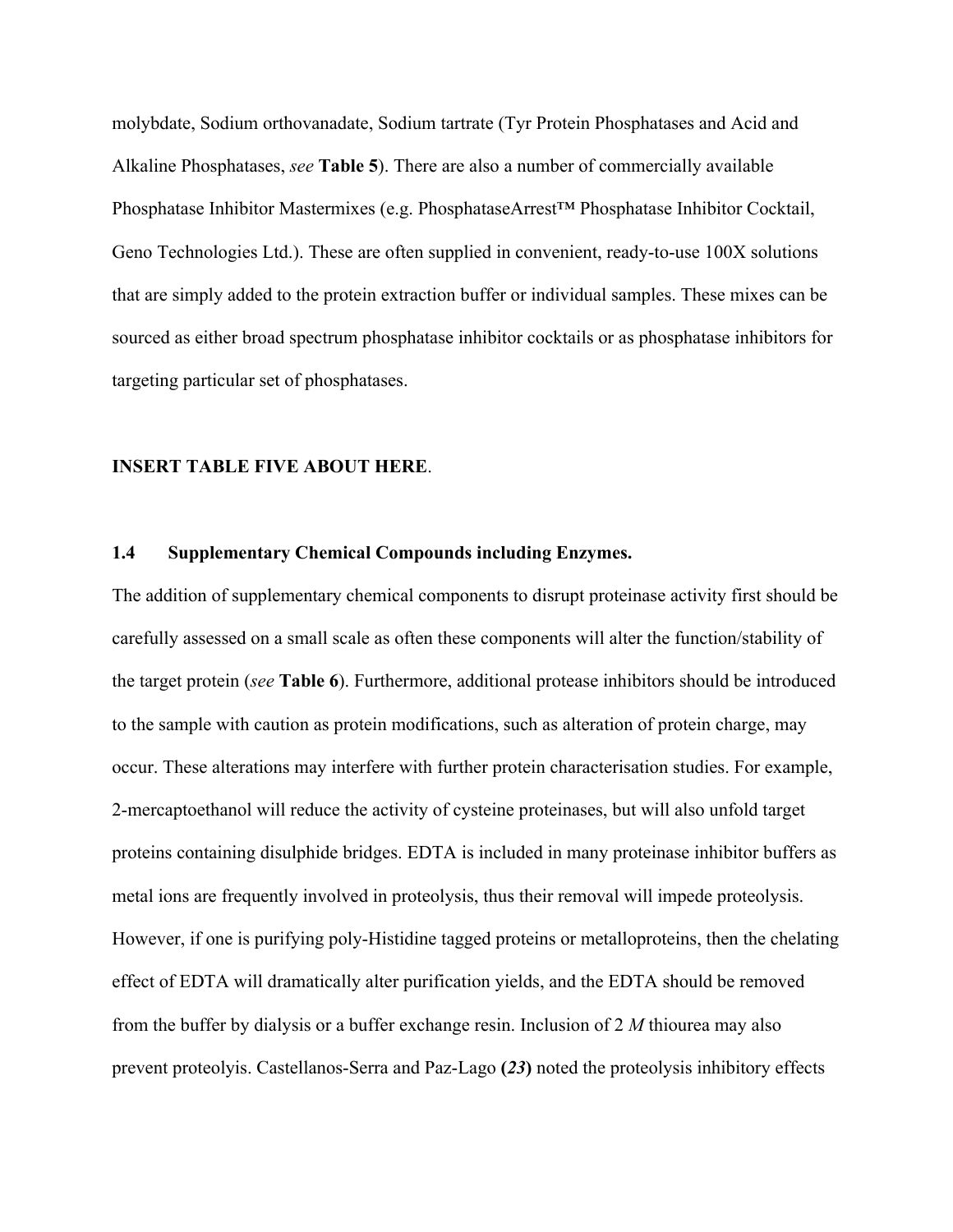of its addition in conjunction with its efficiency in solubilizing proteins. DN*ase* (100 U/mL), although not itself a protease inhibitor, can be included in the cell lysis buffer as this will reduce the overall viscosity of the crude lysate. The reaction is allowed to proceed for 10 min at 4°C in the presence of 10 m*M* MgCl<sub>2</sub>.

#### **INSERT TABLE SIX ABOUT HERE.**

## **1.5 Protease Inhibition During Chromatography.**

The introduction of contaminating proteases from your own skin, non-sterile water etc. can be avoided by sterilising all plasticware and by wearing appropriate personal protective equipment. All buffers should be sterile filtered  $(0.2 \mu m)$  into autoclaved bottles (sterile filtering will not remove contaminating proteases, but will remove any protease secreting microorganisms). Additionally, sterile filter the protein eluate once purification is complete.

Cell disruption, as with all other parts of the purification procedure, should take place at  $2-8^{\circ}$ C. This temperature will not only reduce the activity of proteinases, but will also aid in stabilizing the target protein (reduction in thermal denaturation). Kulakowska-Bodzon and co-workers **(***24***)** provide an excellent review on protein preparation from various cell types for proteomic work. In general, all buffers and materials should be pre-chilled to 2-8°C. Rapid purification at this lower temperature will reduce the risk of unwanted proteolysis. Do not store such samples at 2- 8<sup>o</sup>C for more than one day between purification steps, instead store at -20<sup>o</sup>C.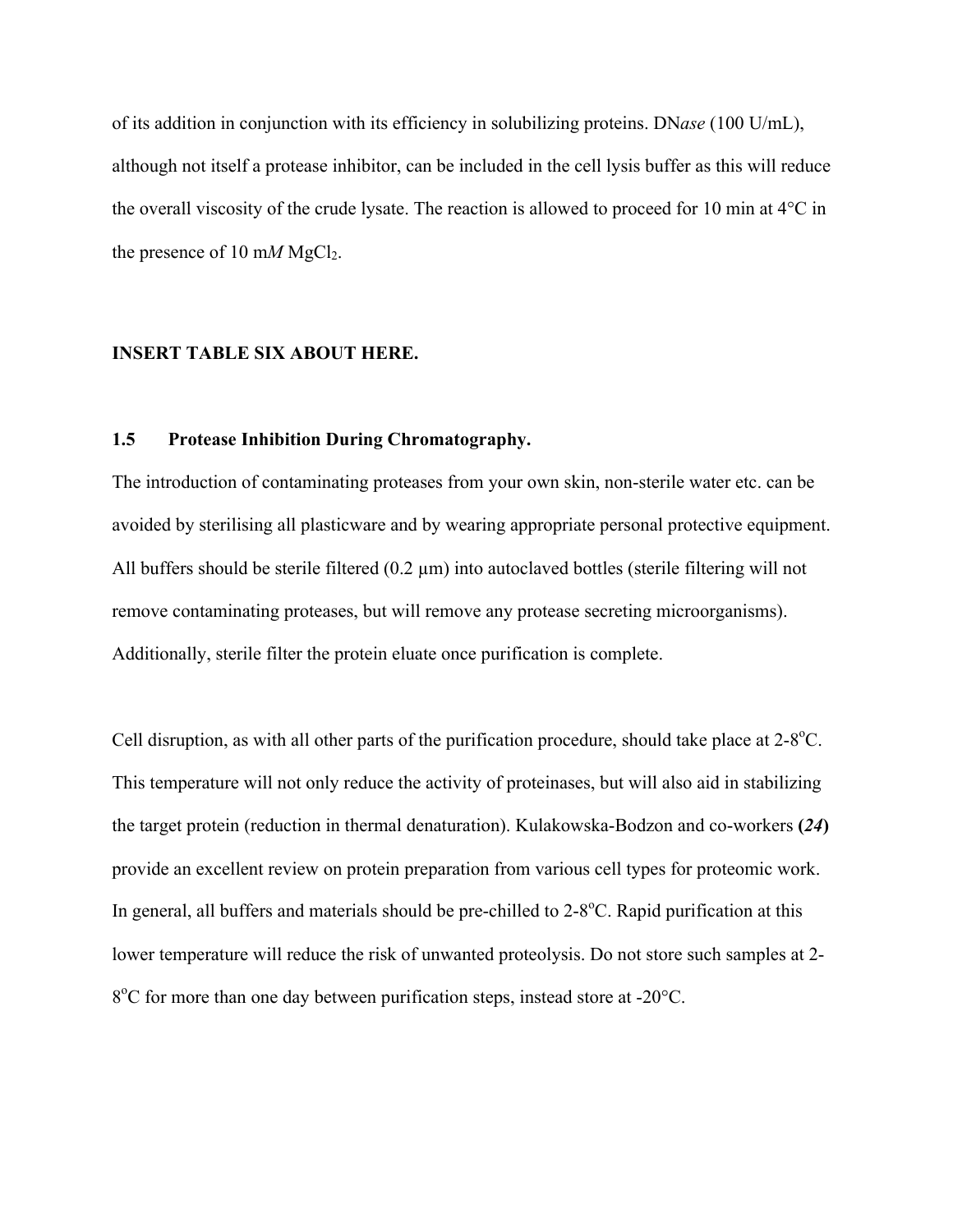Gel filtration (size exclusion chromatography, *see* **Chapter 2**) is often used as the final step in protein purification and it can be used to desalt and buffer exchange the protein (therefore no need for dialysis). Contaminating proteinases can also be separated from the protein of choice if there is significant separation between elution peaks for the protease and the protein of choice. This is based on the presumption that there is a considerable difference between the size of the protease and the size of the protein of interest.

## **1.6 Post Chromatography Analysis.**

Protease inhibition can be either reversible or irreversible. The majority of serine and cysteine proteinase inhibitors are irreversible, whereas the aspartic and metalloproteinase inhibitors are reversible. Even when the inhibitors are added at an early stage, they may be lost during purification and subsequent handling steps, resulting in proteolysis post-purification. The further re-addition of proteinase inhibitors may therefore be required after purification.

Even with increased numbers of purification steps, very few protocols will remove all contaminants from a sample preparation however one can achieve an adequate reduction in the level of these contaminants. Each purification protocol will have a unique definition of "*adequate protease reduction*" based on a number of variables including the activity of the remaining proteases, further downstream applications of the protein of choice and the cost of further protease removal. Increased purification steps often result in a reduced final yield, as such the trade-off between contaminant reduction and yield must be optimised. A pure protein that gives a single band on a Coomassie-stained SDS-PAGE gel should be re-analysed over time to ensure minimal proteinase activity exists in the sample. This may be carried out by simply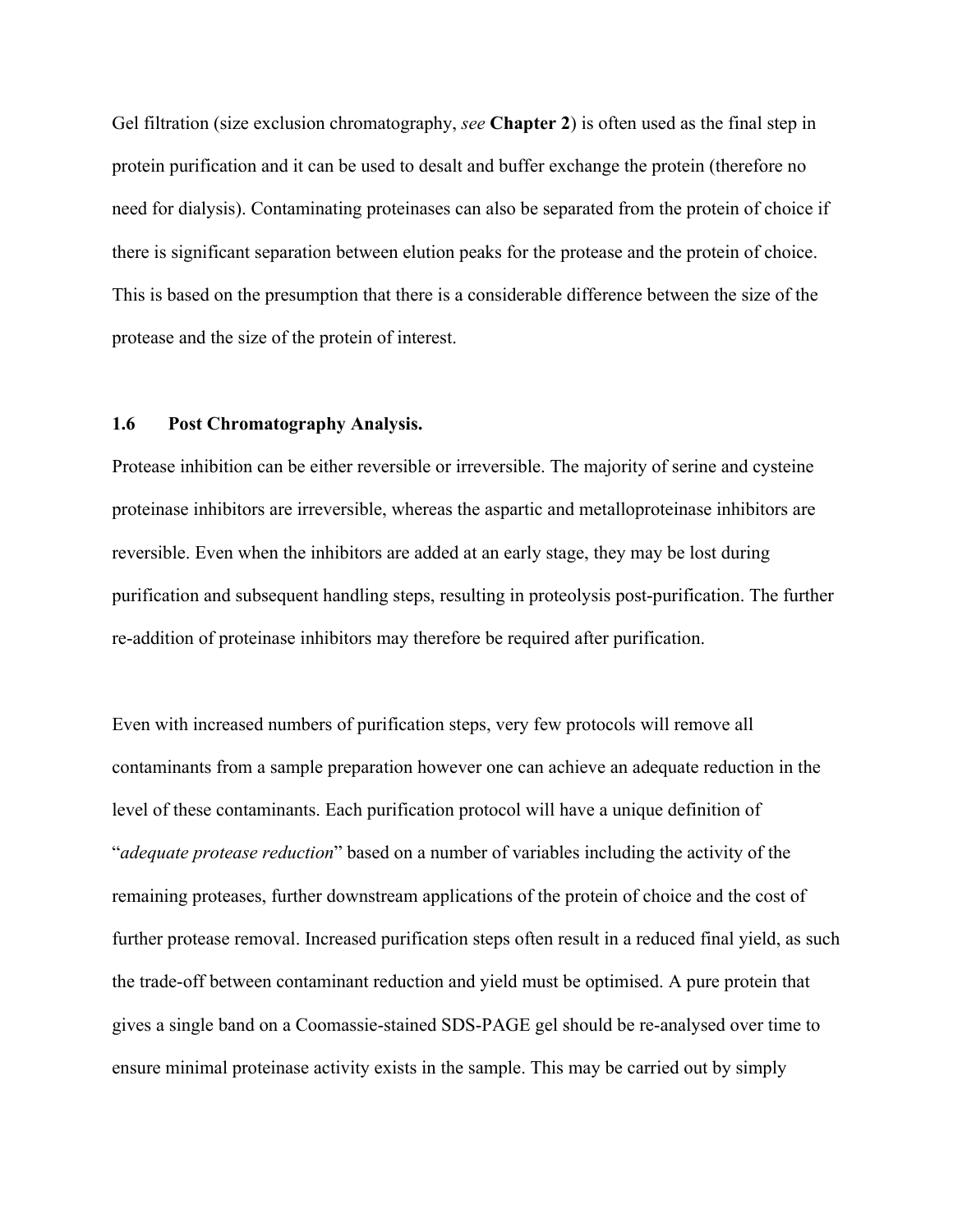storing an aliquot of the purified protein solution at room temperature and analysing samples of this by SDS-PAGE at regular intervals. If the protein is being degraded (indicated by a smear or a reduced size of the protein of choice), proteinase contamination is present and an additional purification step (or supplemental inhibitor addition) is required.

Some purification protocols require the addition of specific proteases such as *enterokinase* (recognition site D-D-D-K) or *TEV protease* (recognition site E-N-L-Y-F-Q-G) to remove polypeptide tags from recombinant proteins. Ensure that any proteinase inhibitor containing buffer is exchanged, by dialysis or a suitable buffer exchange resin, prior to the addition of the desired proteinase (*see also* **Chapter 19**).

Care must be taken to rule out the possible loss of enzyme activity due to other destabilizing factors during protein purification. These other factors include, but are not limited to, thermal denaturation, oxidative damage and column surface adherence. Thermal denaturation of proteins is the decreased stability of a protein caused by extremes of temperature experienced by the protein of interest. Thermal denaturation can be reduced if the purification procedure is carried out at  $2-8$ <sup>o</sup>C, all buffers and chromatography columns/resins are pre-chilled to  $2-8$ <sup>o</sup>C and if the purified protein is stored at the correct temperature post-purification. Oxidative damage to proteins can be divided into a number of sections; however improper disulfide formation is the most pertinent here. Thiol oxidation is crucial for correct protein folding, resulting in a stabilized 3-D protein structure in proteins containing disulphide bridges. The formation of incorrect intraor intermolecular disulfides is a detrimental process that can often result in loss of activity and/or aggregation. Thiol oxidative damage can be avoided by not exposing the protein of choice to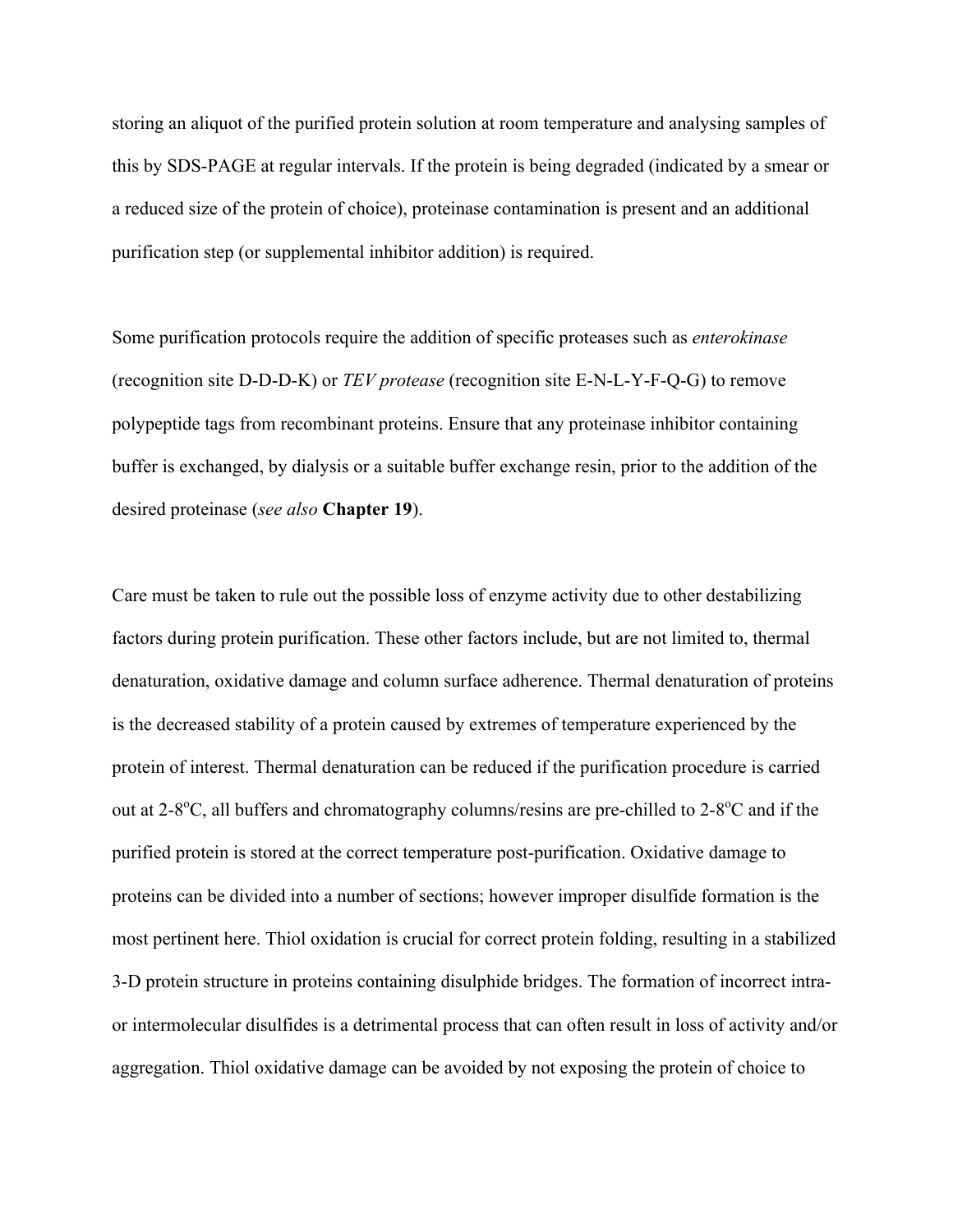thiol reducing compounds (e.g. β-mercaptoethanol) during purification, thus maintaining the correct folded state of the protein. Column surface adherence is caused by the attraction of the protein of choice to the surface of the purification column by the protein's intrinsic physicochemical properties (e.g. surface charge or hydrophobicity). Non-specific protein adherence can cause sheer stress damage to the protein during purification, however this can be circumvented by careful selection of the purification column (type/grade of glass or plastic) and purification resin.

#### **2.0 Conclusion.**

The presence of proteolytic enzymes can result in target protein degradation during protein chromatography. Careful selection of source organism/tissue, along with judicious use of protease inhibitors, can reduce these degrading effects. Commonly used inhibitors are listed here in tabular format (*see* **Tables 3** and **4**), along with supplemental compounds (*see* **Tables 5** and **6**) for easy selection. Protease inhibitors can be added individually or as part of a mix, however, optimal inhibitor selection is an empirical process.

## **References**

- 1. O'Fágáin, C. (1997) Protein stability and its measurement, in *Stabilising protein function* (Fágáin, C.O'., ed.), Springer Press, Berlin, pp. 1-14.
- 2. Seife C. (1997) Blunting Nature's Swiss Army Knife. *Science*, **277**, 1602-1603.
- 3. Sandhya C., Sumantha A., Pandey A. (2004) Proteases, in *Enzyme Technology* (Pandey A., Webb C., Soccol C.R., Larroche C. eds.), Asiatech Publishers Inc., New Delhi, India, pp. 312–325.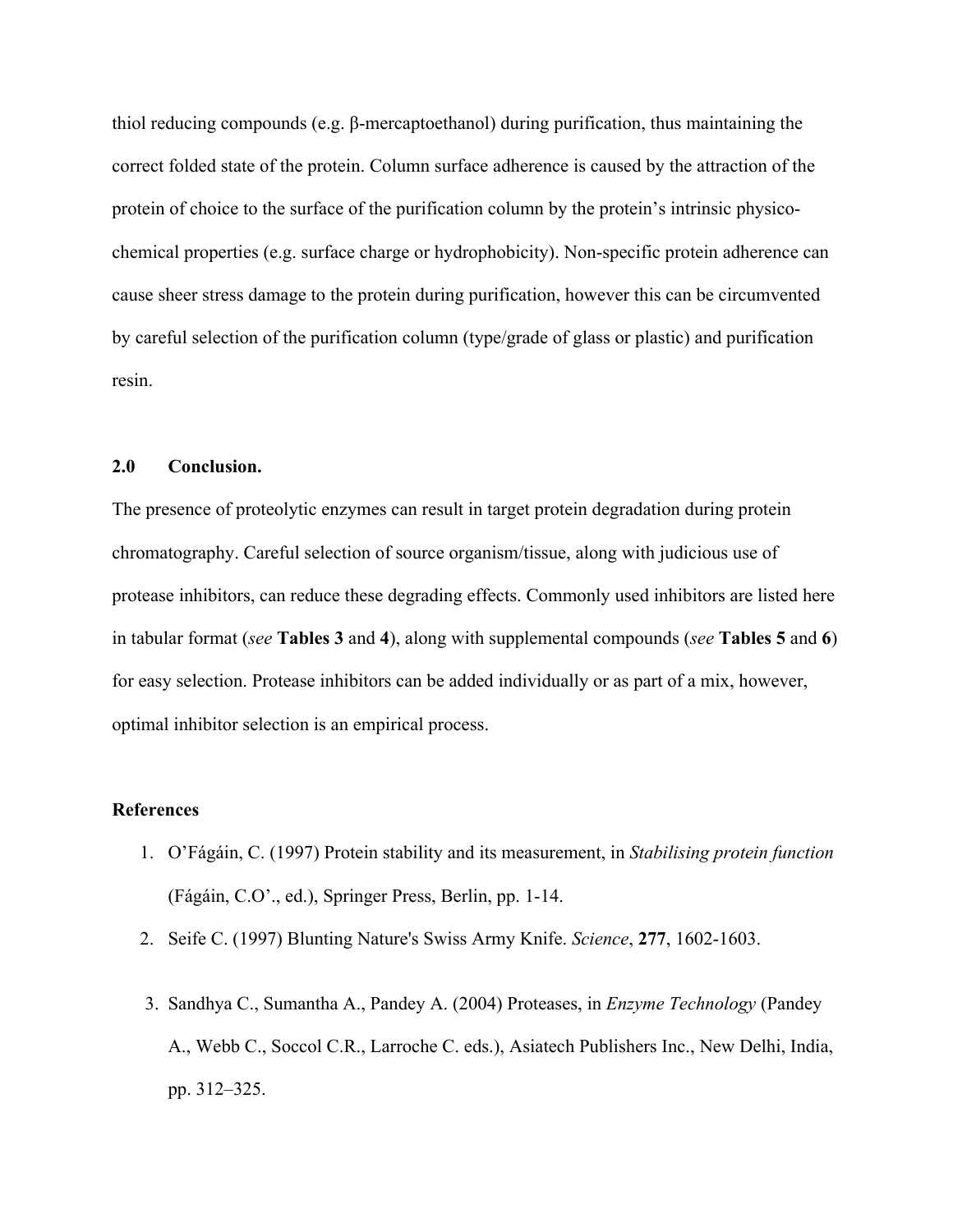- 4. Rawlings, N.D., Morton, F.R., Kok, C.Y., Kong, J. and Barrett, A.J. (2008) *MEROPS*: the peptidase database. *Nucleic Acids Res.* **36**, D320-D325.
- 5. Rawlings N.D. and Barrett A.J. (1994) Families of serine peptidases. *Meth. Enzymol*. **244**, 19-61.
- 6. Bühling F., Fengler A., Brandt W., Welte T., Ansorge S., Nägler D.K. (2000) Review: novel cysteine proteases of the papain family. *Adv. Exp. Med. Biol*. **477**, 241-254.
- 7. Dame J.B., Reddy G.R., Yowell C.A., Dunn B.M., Kay J., Berry C. (1994) Sequence, expression and modeled structure of an aspartic proteinase from the human malaria parasite *Plasmodium falciparum*. *Mol*. *Biochem*. *Parasitol*. **64**, 177–90.
- 8. Edwards D.R., Handsley M.M., Pennington C.J. (2008) The ADAM metalloproteinases. *Mol. Aspects Med.* **29**, 258–89.
- 9. Chung C.H., Goldberg A.L. (1981) The product of the lon (capR) gene in Escherichia coli is the ATP-dependent protease, protease La. *Proc. Natl. Acad. Sci. USA* **78**, 4931- 4935.
- 10. Hershko A., Leshinsky E., Ganoth D., Heller H. (1984) ATP-dependent degradation of ubiquitin-protein conjugates. *Proc. Natl. Acad. Sci. USA* 81, 1619-1623.
- 11. Vanaman T.C. and Bradshaw R. A. (1999) Proteases in Cellular Regulation, *J. Biol. Chem.* **274**, 20047.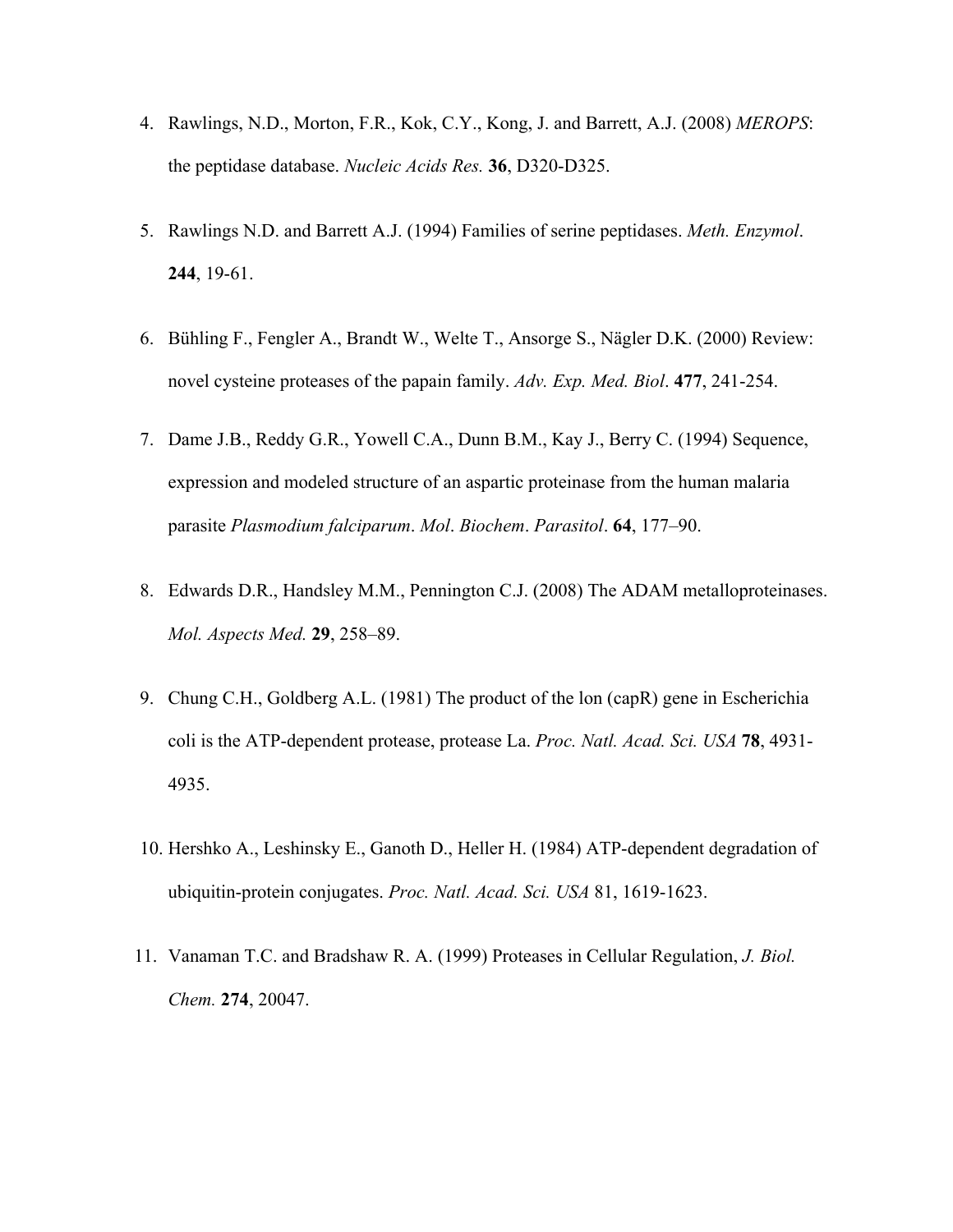- 12. Beynon, R.J., and Oliver, S. (2004) Avoidance of proteolysis in extracts, in *Protein Purification Protocols, Methods in Molecular Biology* (Cutler, P., ed), Humana, Totowa, NJ, **244**, pp. 75-85.
- 13. http://www.sigmaaldrich.com/life-science/metabolomics/enzyme-explorer/learningcenter/protease-inhibitors.html.
- 14. Beynon, R.J. (1998) Prevention of Unwanted Proteolysis, in *Methods in Molecular Biology: New Protein Techniques* (Walker, J.M., ed.), Humana, Totowa, NJ, **3**, pp. 1-23.
- 15. Frank, M. B. (1997) "Notes on Protease Inhibitors" from a Bionet Newsgroup described in *Molecular Biology Protocols*. (http://omrf.ouhsc.edu/~frank/protease.html).
- 16. Harper, J.W, Hemmi, K., and Powers, J. C. (1985) Reaction of Serine Proteases with Substituted Isocoumarins: Discovery of 3,4-Dichloroisocoumarin, a New General Mechanism Based Serine Protease Inhibitor. *Biochemistry* **24**, 1831-1841.
- 17. Hassel, M., Klenk, G., and Frohme, M. (1996) Prevention of Unwanted Proteolysis during Extraction of Proteins from Protease-Rich Tissue. *Anal. Biochem.* **242**, 274-275.
- 18. North, M.J., and Benyon, R. J. (1994) Prevention of unwanted proteolysis, in *Proteolytic Enzymes: A Practical Approach* (Beynon, R.J., and Bond, J.S. eds.), Oxford University Press, USA, pp. 241-249.
- 19. Sreedharan, S. K., Verma, C., Caves, L.S.D., Brocklehurst, S.M., Gharbia, S.E., Shah H.N., and Brocklehurst, K.M. (1996) Demonstration that 1-trans-epoxysuccinyl-Lleucylamido-(4-guanidino)butane (E-64) is one of the most effective low Mr inhibitors of trypsin-catalysed hydrolysis. Characterization by kinetic analysis and by energy minimization and molecular dynamics simulation of the E-64–b-trypsin complex. *Biochemistry Journal* **316**, 777-86.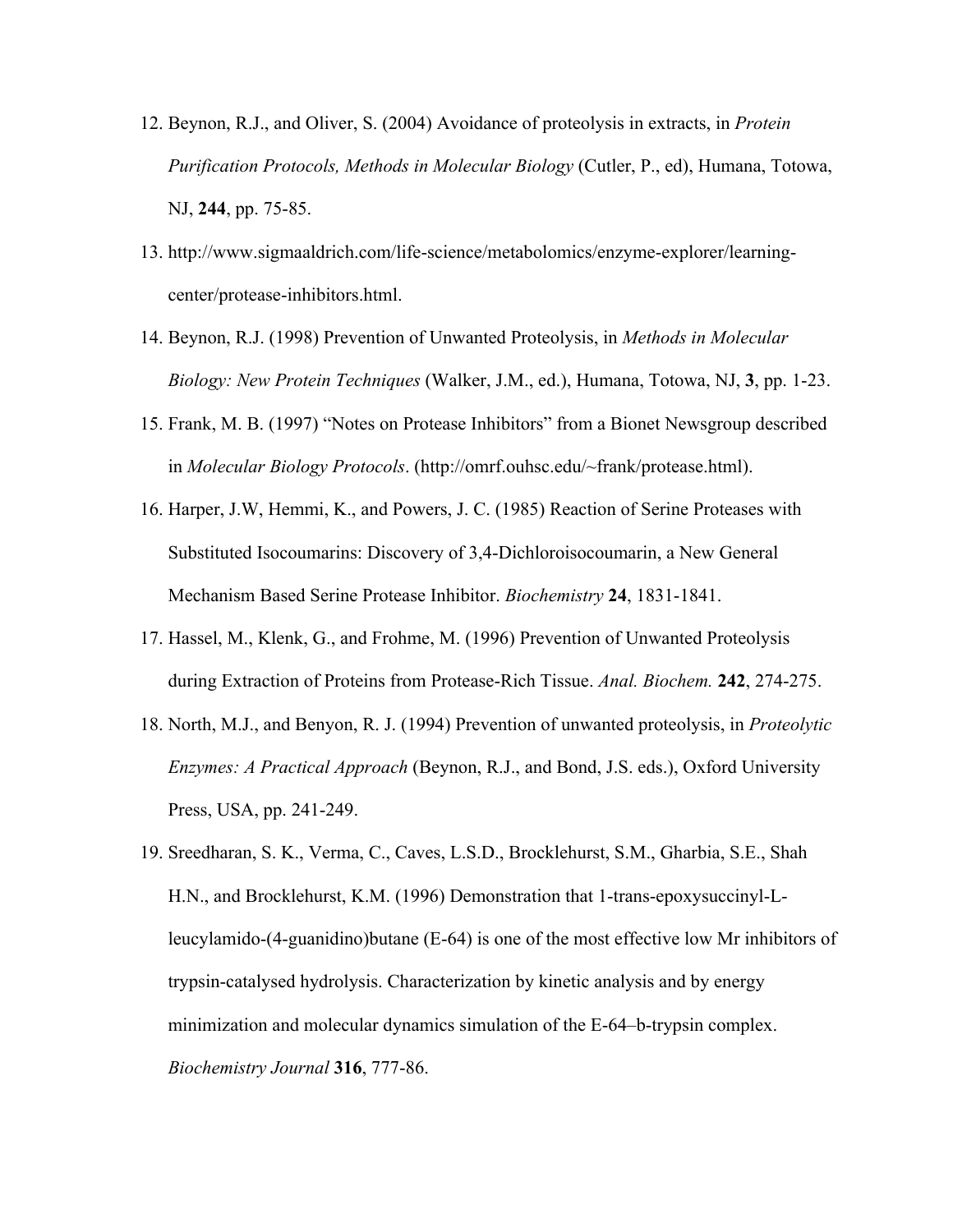- 20. Salvensen, G., and Nagase, H. (1989) Inhibition of proteolytic enzymes in *Proteolytic Enzymes: A Practical Approach* (Beynon, R.J., and Bond, J.S. eds.), Oxford University Press, USA, pp. 83-104.
- 21. North, M.J. (1989) Prevention of unwanted proteolysis, in *Proteolytic Enzymes: A Practical Approach* (Beynon, R.J., and Bond, J.S. eds.), IRL Press, Oxford, pp. 105-124.
- 22. Barford, D. (1996) Molecular mechanisms of the protein serine/threonine phosphatases. *Trends Bioch. Sci.* **21**, 407.
- 23.Castellanos-Serra, L., and Paz-Lago, D. (2002) Inhibition of unwanted proteolysis during sample preparation: Evaluation of its efficiency in challenge experiments. *Electrophoresis* **23**, 1745-53.
- 24.Kulakowska-Bodzon, A., Bierczynska-Krzysik, A., Dylag, T., Drabik, A., Suder, P., Noga, M., Jarzebinska, J., and Silberring, J. (2007) Methods for sample preparation in proteomic research. *J. of Chromatogr. B* **849**, 1-31.
- 25. Pendyala P.R., Ayong L., Eatrides J., Schreiber M., Pham C., Chakrabarti R., Fidock D., Allen C.M. and Chakrabarti D. (2008) Characterization of a PRL protein tyrosine phosphatase from *Plasmodium falciparum. Mol. Biochem. Parasit.* **158**, 1-10.
- 26. Kuwana T., Rosalki S.B. (1991) Measurement of alkaline phosphatase of intestinal origin in plasma by p-bromotetramisole inhibition. *J. Clin. Pathol.* **44**, 236-237.
- 27. Jain, M.K. (1982) Handbook of Enzyme Inhibitors, John Wiley and Sons, NY, pp 222.
- 28. Jain, M.K. (1982) Handbook of Enzyme Inhibitors, John Wiley and Sons, NY, 334.
- 29. Jain, M.K. (1982) Handbook of Enzyme Inhibitors, John Wiley and Sons, NY, pp 189- 190.
- 30. http://www.emdbiosciences.com/html/cbc/Phosphatase\_Inhibitor\_Cocktail\_Sets.htm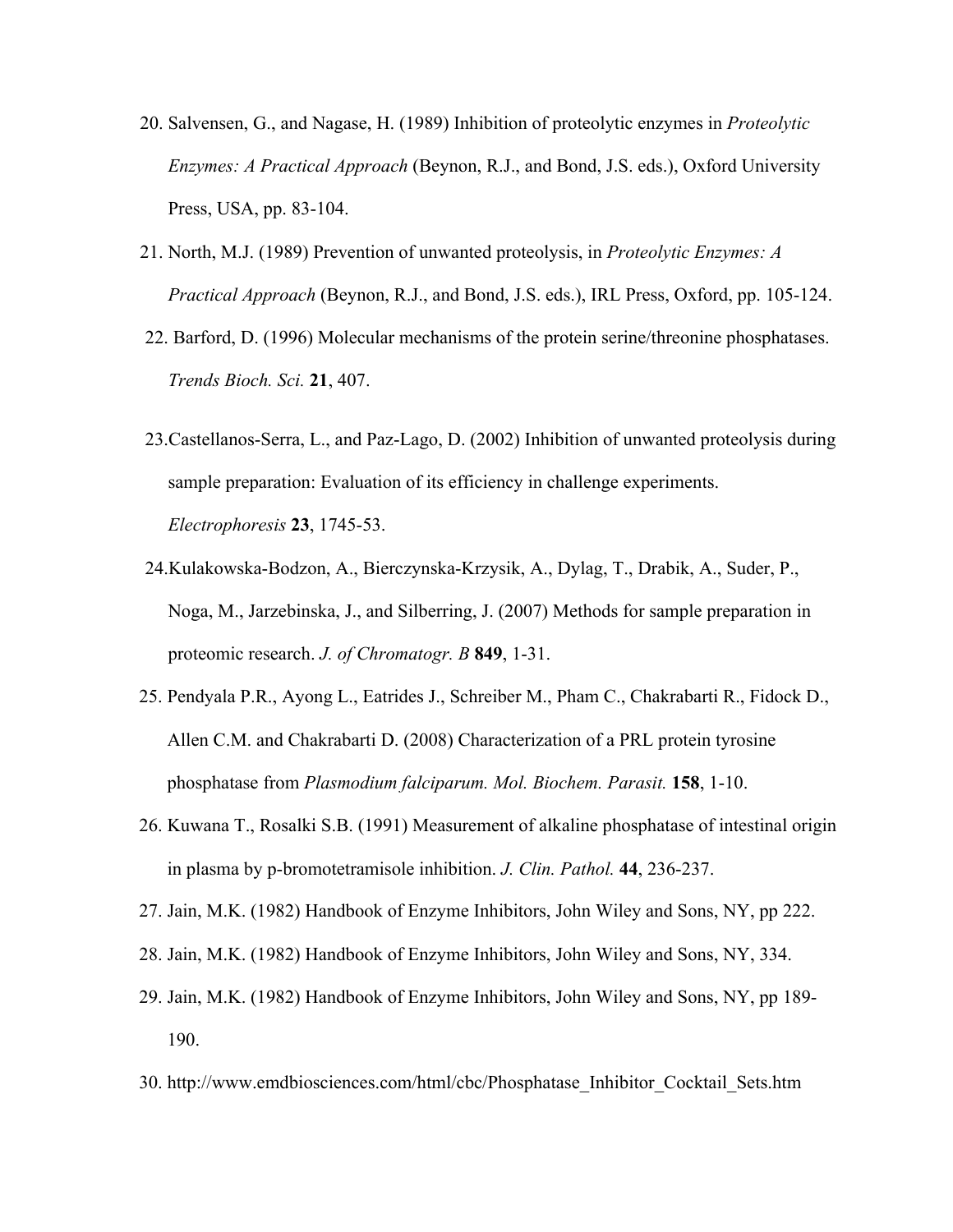- 31. Gordon, J. A. (1991) Use of vanadate as protein-phosphotyrosine phosphatase inhibitor. *Meth. Enzymol.* **201**, 477-482.
- **32.** Bodzon-Kulakowska A., Bierczynska-Krzysik A., Dylag T., Drabik A., Suder P., Noga M., Jarzebinska J. and Silberring J. (2007) Methods for samples preparation in proteomic research. *J. Chromatogr. B*. **849**, 1-31.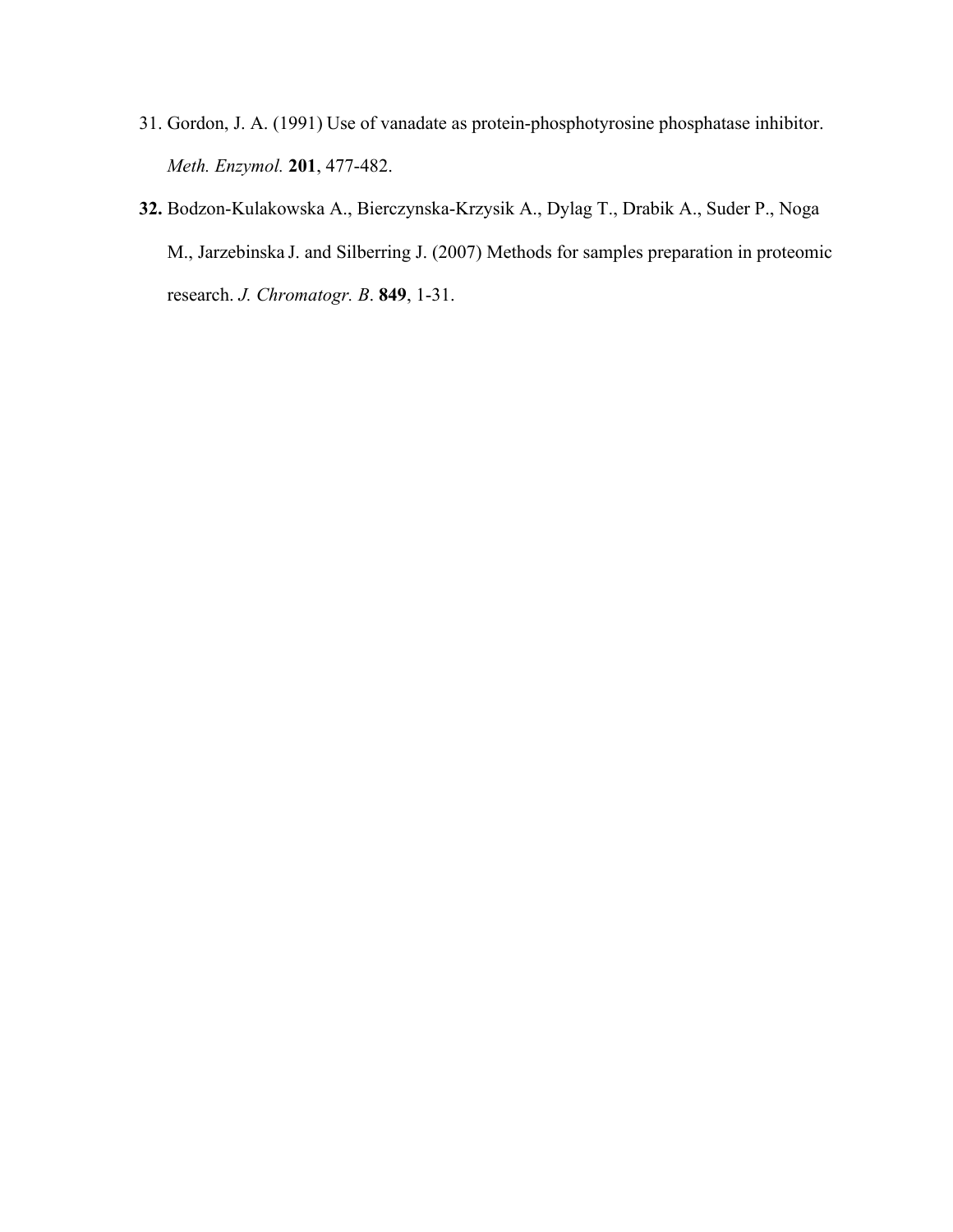**Table 1:** Some commercially available protease-deficient *E. coli* strains that are used to express recombinant proteins.

| <b>Strain Name</b>   | <b>Protease Deficiency</b>                                                                                | <b>Supplier</b>          |  |
|----------------------|-----------------------------------------------------------------------------------------------------------|--------------------------|--|
| <b>UT5600</b>        | Deficient in $OmpT$ (an outer<br>membrane protease that cleaves<br>between sequential basic amino acids). | New England Biolabs Inc. |  |
| <b>CAG626</b>        | Deficient in Lon (a protease that<br>degrades abnormal/misfolded<br>proteins).                            | New England Biolabs Inc. |  |
| <b>CAG597</b>        | Stress-induced proteases at high<br>temperature.                                                          | New England Biolabs Inc. |  |
| <b>CAG629</b>        | Stress-induced proteases at high<br>temperature and Lon protease.                                         | New England Biolabs Inc. |  |
| PR1031               | Deficient in DnaJ -a chaperone that<br>can promote protein degradation.                                   | New England Biolabs Inc. |  |
| <b>KS1000</b>        | Deficient in Prc (Tsp), a periplasmic<br>protease.                                                        | New England Biolabs Inc. |  |
| Rosetta              | Deficient in Lon and OmpT.                                                                                | Novagen                  |  |
| Rosetta-gami B       | Deficient in Lon and OmpT.                                                                                | Novagen                  |  |
| Origami B            | Deficient in Lon and OmpT.                                                                                | Novagen                  |  |
| BL21 Star (DE3)pLysS | Deficient in Lon and OmpT.                                                                                | Invitrogen               |  |
| BL21 Star (DE3)      | Deficient in Lon and OmpT.                                                                                | Invitrogen               |  |
| BL21-AI              | Deficient in Lon and OmpT.                                                                                | Invitrogen               |  |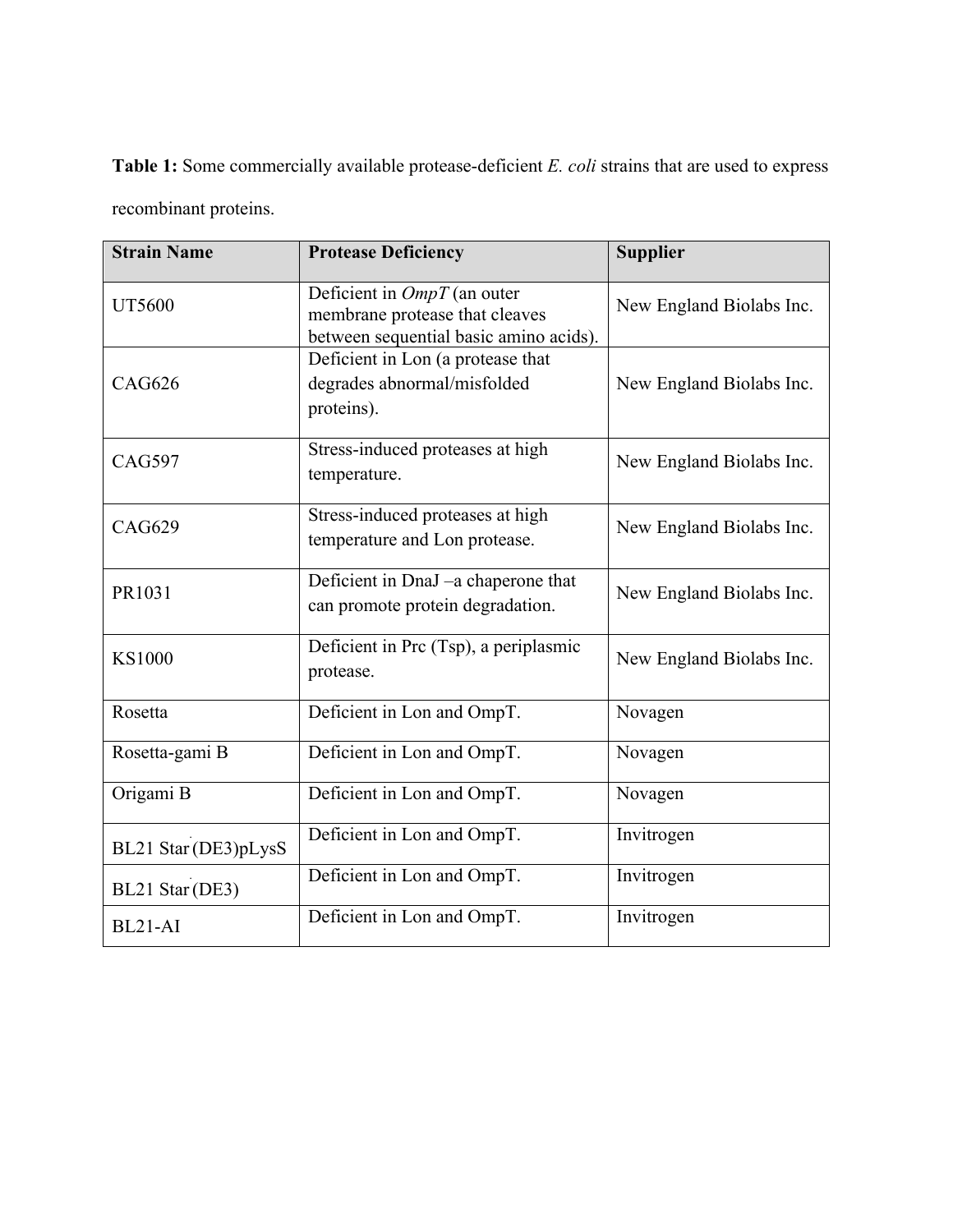| <b>Inhibitor Activity</b> | <b>Inhibitor</b>    | <b>Solvent</b>           | <b>Molarity</b>         | <b>Storage</b>         |
|---------------------------|---------------------|--------------------------|-------------------------|------------------------|
| <b>Serine</b>             | PMSF <sup>1</sup>   | dry methanol or propanol | $200 \text{ m}$         | $-20^{\circ}$ C        |
| <b>Serine</b>             | $3,4$ -DCL          | dimethylsulfoxide        | $10 \text{ m}$          | $-20^{\circ}$ C        |
| <b>Serine</b>             | Benzamidine         | water                    | $100 \text{ m}$         | $-20^{\circ}$ C        |
| <b>Cysteine</b>           | Iodoacetic acid     | water                    | $200 \text{ m}$         | Prepare fresh          |
| Cysteine                  | $E64-c$             | water                    | $5 \text{ m}$           | $-20^{\circ}$ C        |
| Thiol (serine & cysteine) | Leupeptin           | water                    | $10 \text{ m}$          | $-20^{\circ}$ C        |
| <b>Metallo</b>            | 1,10 Phenanthroline | methanol                 | $100 \text{ m}$         | $RT^3$ or $4^{\circ}C$ |
| <b>Metallo</b>            | $EDTA^2$            | water                    | 0.5 M                   | $RT^3$ or $4^{\circ}C$ |
| <b>Acid Proteases</b>     | Pepstatin           | <b>DMSO</b>              | $10 \text{ mM}$         | $-20^{\circ}$ C        |
| Aminopeptidase            | <b>Bestatin</b>     | water                    | $5 \text{ }\mathrm{m}M$ | $-20^{\circ}$ C        |

**Table 2:** Protease-Inhibitors: Stock Solutions and Storage Conditions.

<sup>1</sup> PMSF is toxic. Weigh this compound in a fume hood, and wear appropriate personal protective equipment.

<sup>2</sup> Does not inhibit pancreatic elastase.

<sup>3</sup> RT - Room Temperature.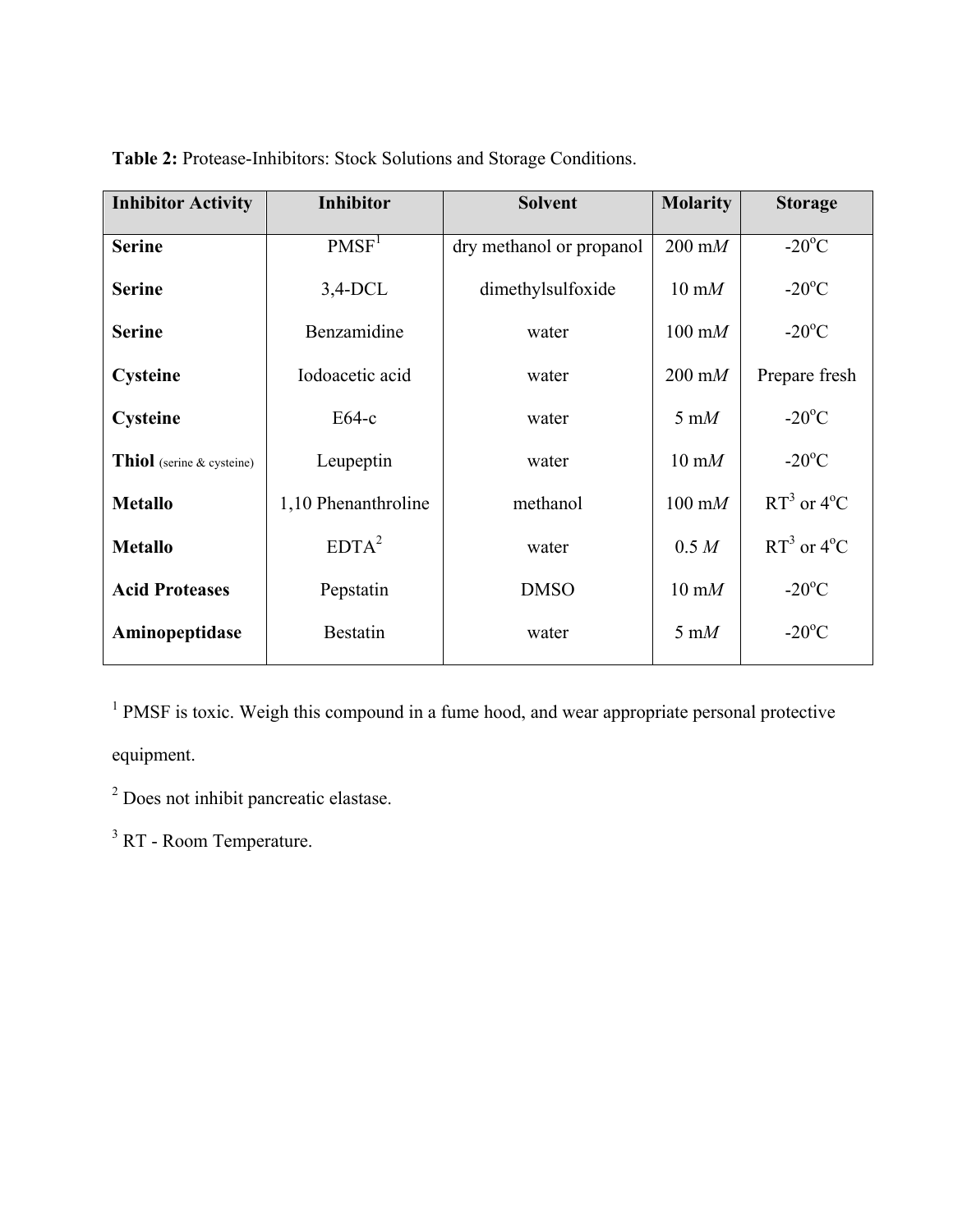## **Table 3:** General proteinase inhibitor mix

| <b>Stock Inhibitor</b>                                             | Volume $(\mu L)$ |
|--------------------------------------------------------------------|------------------|
| PMSF (100 mM) or 3,4-DCI (10 mM) or Benzamidine (5 mM)             | <b>200</b>       |
|                                                                    |                  |
| Iodoacetate (200 mM) or E64-c (5 mM)                               | 200              |
| 1,10 phenanthroline (100 mM) or EDTA (500 mM) or Leupeptin (10 mM) | 100              |
| Pepstatin $(10 \text{ m})$                                         | 100              |
| Double Distilled Water                                             | 400              |
|                                                                    |                  |
| Final Volume                                                       | 1,000            |
|                                                                    |                  |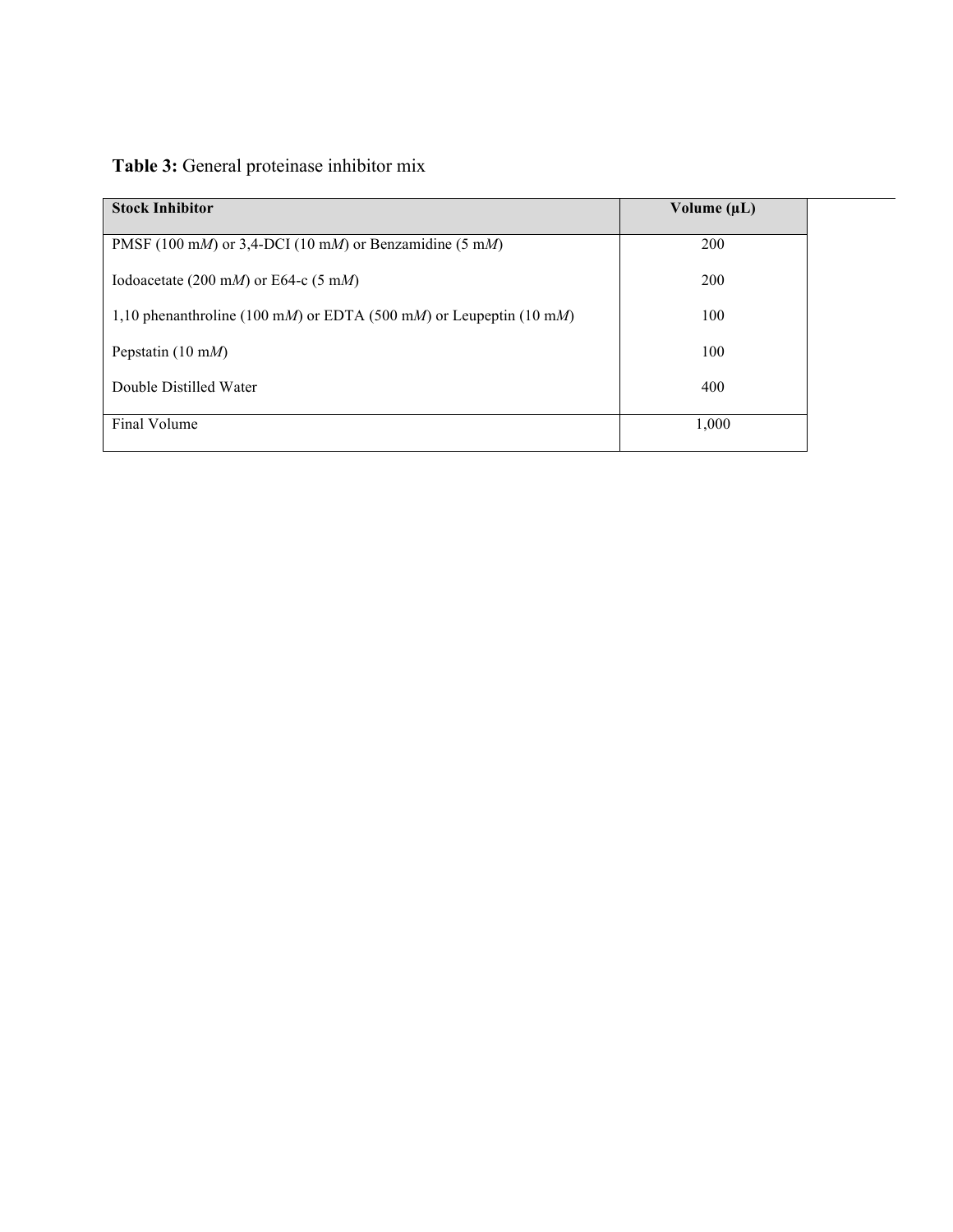| Inhibitor                                                    | Solvent             | <b>Molarity</b>           | <b>Storage</b>            |
|--------------------------------------------------------------|---------------------|---------------------------|---------------------------|
| <b>Serine Protease Inhibitors</b>                            |                     |                           |                           |
| Aprotinin (Does not inhibit thrombin or factor Xa)           | water               | $300 \text{ m}$           | $-20^{\circ}$ C (at pH 7) |
| Chymostatin (Inhibits chymotrypsin-like serine proteases     | <b>DMSO</b>         | $10 \text{ m}$            | $-20^{\circ}$ C           |
| such as chymase cathepsins A,B,D and G. Also inhibits        |                     |                           |                           |
| some cysteine proteases such as papain)                      |                     |                           |                           |
| Antithrombin III (Inhibits thrombin, kallikreins, plasmin,   | water               | 10 Units/mL               | $-20^{\circ}$ C (at pH 7) |
| trypsin and factors Ixa, Xa, and Xia)                        |                     |                           |                           |
| <b>TLCK</b> (Inhibits chymotrypsin-like serine proteases)    | $1 \text{ mM } HCl$ | $100 \mu M$               | Prepare fresh             |
| <b>TPCK</b> (Inhibits chymotrypsin-like serine proteases)    | Ethanol             | $10 \text{ }\mathrm{m}M$  | $4^{\circ}$ C             |
| <b>DIFP</b> (Highly toxic cholinesterase inhibitor. Broad    | anhydrous           | $200 \text{ m}$           | $-20^{\circ}$ C           |
| spectrum serine protease inhibitor. Hydrolyzes rapidly in    | isopropanol         |                           |                           |
| aqueous solutions)                                           |                     |                           |                           |
| Antipain (Inhibits serine proteases such as plasmin,         | water               | $10 \text{ m}$            | $-20^{\circ}$ C           |
| thrombin and trypsin. Also inhibits some cysteine            |                     |                           |                           |
| proteases such as calpain and papain)                        |                     |                           |                           |
| $\alpha$ 2-Macroglobulin (Broad spectrum protease inhibitor) | water               | $100 \text{ m}$           | $-20^{\circ}$ C           |
|                                                              |                     |                           |                           |
| <b>Cysteine Protease Inhibitors</b>                          |                     |                           |                           |
| N-Ethylmaleimide                                             | water               | $100 \text{ }\mathrm{m}M$ | Prepare fresh             |
|                                                              |                     |                           |                           |
| <b>Metalloproteinase Inhibitors</b>                          |                     |                           |                           |
| Phosphoramidon (Strong inhibitor of                          | water               | $1 \text{ }\mathrm{m}M$   | $-20^{\circ}$ C           |
| metalloendoproteinases, thermolysin and elastases, but a     |                     |                           |                           |
| week inhibitor of collagenase)                               |                     |                           |                           |
|                                                              |                     |                           |                           |

**Table 4.** Additional inhibitors that can be used to supplement protease inhibitor mixes.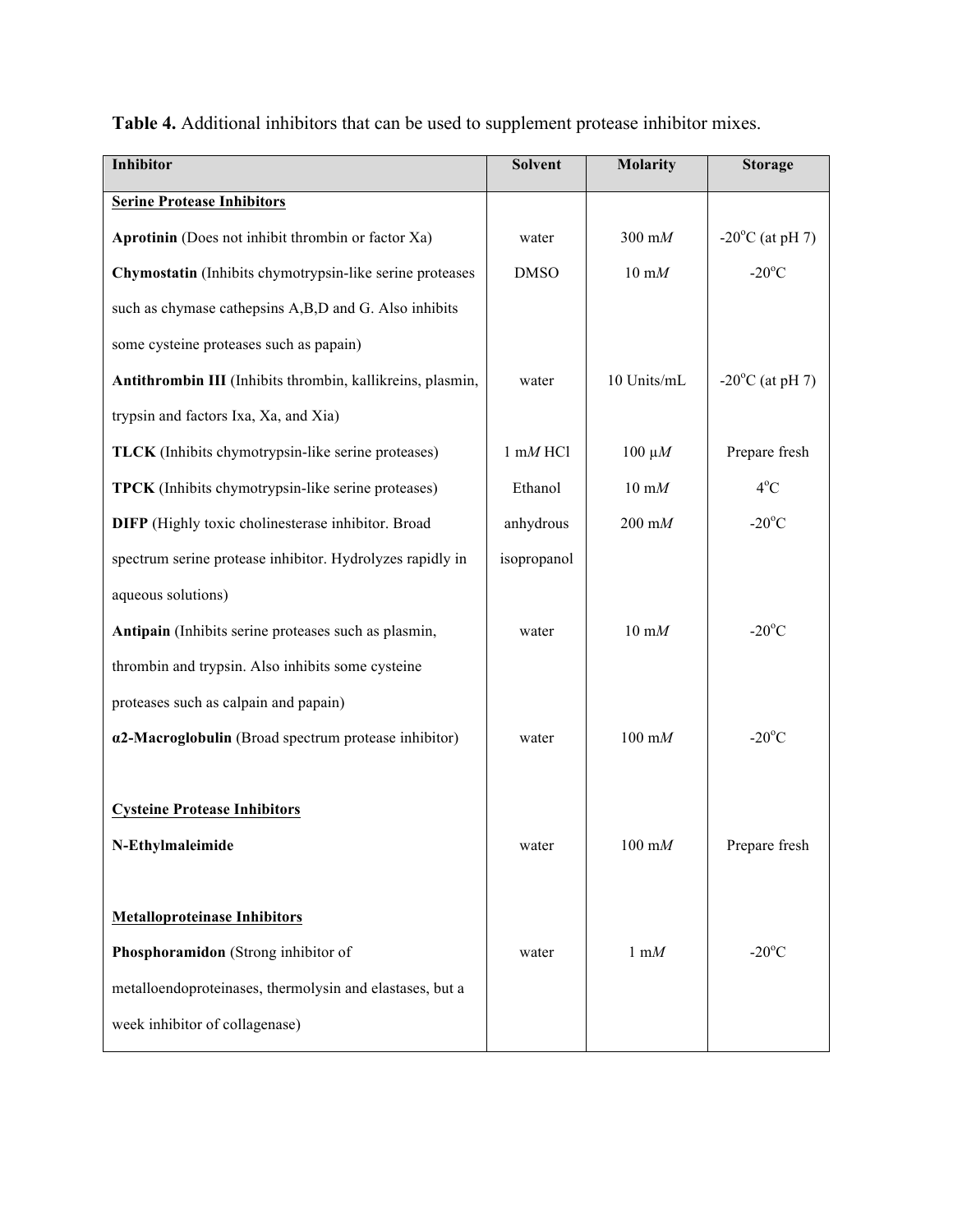| <b>Name</b>          | <b>Typical Working Molarity Range</b> | <b>Stock Molarity</b>     | <b>Typical Inhibitory Targets.</b>                                                                  |
|----------------------|---------------------------------------|---------------------------|-----------------------------------------------------------------------------------------------------|
| p-Bromotetramisole   | $0.1 - 1.5$ m $M$                     | $100 \text{ }\mathrm{m}M$ | Alkaline Phosphatases (25, 26)                                                                      |
| Cantharidin          | $20 - 250 \mu M$                      | $2.5 \text{ mM}$          | Protein Phosphatase 2-A (25, 27)                                                                    |
| Microcystin LR       | $20 - 250$ nM                         | $2.5 \mu M$               | Protein Phosphatase 1 and 2-A<br>(25, 28)                                                           |
| Imidazole            | $50 - 200$ m $M$                      | 1 M                       | Alkaline Phosphatases (29, 30)                                                                      |
| Sodium molybdate     | $50 - 125$ m $M$                      | 1 M                       | Acid phosphatases and<br>Phosphoprotein Phosphatases<br>(27, 30)                                    |
| Sodium orthovanadate | $50 - 100$ m $M$                      | 1 M                       | ATPase inhibition, Protein<br>Tyrosine Phosphatases,<br>Phosphate-transferring enzymes.<br>(30, 31) |
| Sodium tartrate      | $50 - 100$ m $M$                      | 1 M                       | Acid Phosphatases (28, 30).                                                                         |

**Table 5:** Commonly used phosphatase inhibitors.